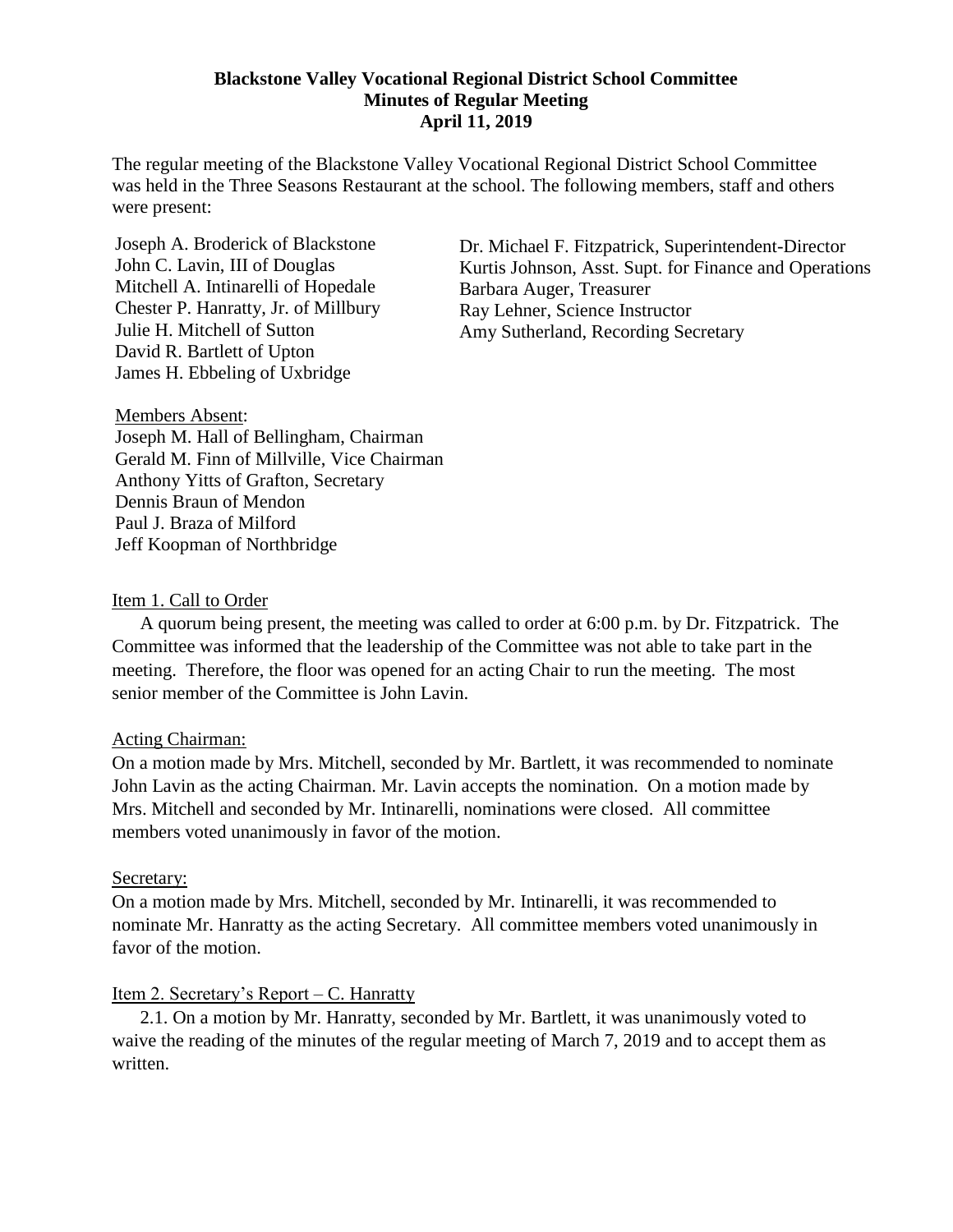## **Regular Meeting Minutes Page 2 April 11, 2019**

# Item 3. Treasurer's Report – B. Auger

3.1. Treasurer Auger presented a report dated February 28, 2019. The report reflects an ending balance of \$6,104,663.65 for Total Funds, including \$1,164,423.76 in Project Funds and \$4,940,239.89 in Local Funds. The member assessments were due on February 1, 2019. All are paid in full, no collection issues. The cash balance is healthy at the end of February 2019.

On a motion by Mr. Bartlett, seconded by Mrs. Mitchell, it was unanimously voted to approve the February 28, 2019 Treasurer's report as presented.

Dr. Fitzpatrick inquired whether research was done on securing the higher interest rates from Unibank. Mrs. Auger explained that she did speak with the UniBank representative and it was communicated that Unibank is looking for higher balances and we have limited capacity for higher balances since we are a school district. The school is keeping the majority of the money in a money market account. As of the end of March the District earned \$38,000 in interest for the general fund. Overall a total of \$48,000 has been earned. \$10,000 of that earned was split between OPEB and student activity and scholarship funds.

3.2. Treasurer Auger presented a report dated March 31, 2019. The report reflects an ending balance of \$5,176,347.12 for Total Funds, including \$1,161,287.76 in Project Funds and \$4,015,059.36 in Local Funds.

On a motion by Mr. Hanretty, seconded by Mrs. Mitchell, it was unanimously voted to approve the March 31, 2019 Treasurer's report as presented.

## Item 4. Comments By Student Representative – Jake Stevens & Logan Keefe

Students Jake Stevens and Logan Keefe provided an update on various activities. Twenty students took part in the conference in Hyannis along with participating in the polar plunge. BVT was awarded a gold member at the State level. The school student body recognized facilities appreciation day. Posters were hung up and staff were provided with candy buckets. The school also submitted paperwork to be a gold book winner at the National level. The upcoming events are teacher appreciation week and senior sign off events.

## Item 5. Aviation Club Advisor – Ray Lehner

5.1. Follow-up Report of Kennedy Space Center Trip: April 2019 Mr. Lehner reported the Aviation Club's trip to Florida was a success. The students were treated to indoor sky diving, an air show, and got an inside look at the production of airplanes. The students also took part in the STEM Program Education. Students were invited up to discuss their experiences. Those who spoke about their experience were Conner Christensen, Jacqueline DiCecco, and Jessica Nordquist. Ms. Williams, who is the mother of Jessica Nordquist, explained what a wonderful experience this is for the students. Dr. Fitzpatrick and Mrs. Mitchell complimented the advisor and students on a most professional presentation.

## 5.2. Out-of-State Trip Approval

On a motion by Mr. Intinarelli, seconded by Mr. Bartlett, it was voted to approve the Aviation Club's out-of-state field trip request to the Kennedy Space Center April 1-8, 2020.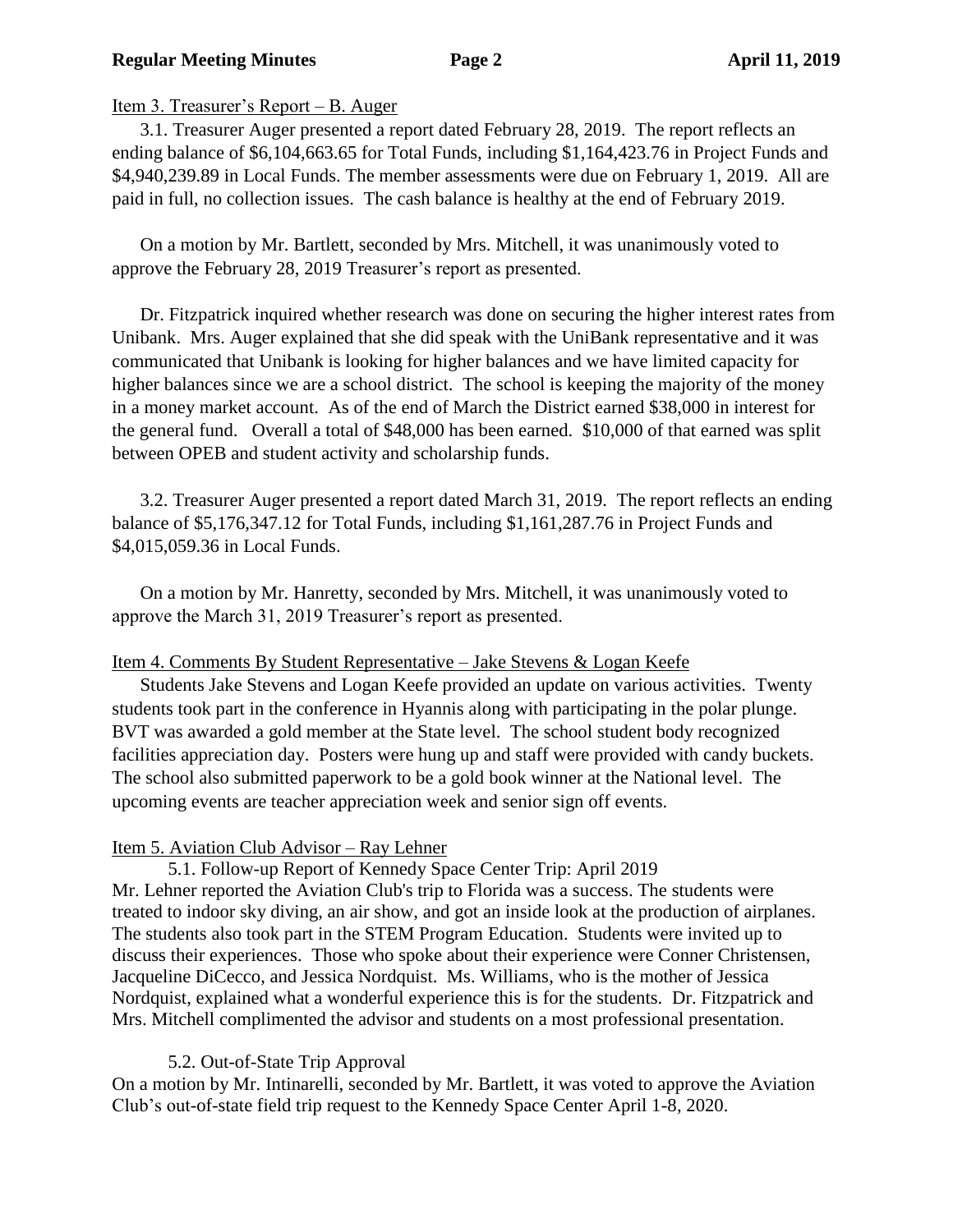## Item 6. Academic Department Presentation – Ray Lehner (32min)

6.1. Science Department - Mr. Lehner

Mr. Lehner provided an overview of the Science Department. There are currently nine full-time teachers. With the retirement of Kathy Shea, the District has hired Jeszenia McGuire as the Chemistry/Biology teacher. Mr. Lehner felt she will be a great fit for the department. The Science Department works collaboratively and the conduct many activities together. The Science Department retreat after school was held in New Hampshire. This was a retreat where the teachers gained greater insight about STEM Programs. One of the activities the staff took part in was In-Door Skydiving. An overview of MCAS was provided. The Science Department currently prepares the sophomores and freshman for the MCAS test. The Department has created two new freshman courses; Honors Advanced Biology and Honors Advanced Intro to Physics. More than half of the freshman class is enrolled in the one-year course and take the MCAS exam in their respective discipline in June of their freshman year. The results of the MCAS from 2012 have improved significantly. In 2018, 94% of his students are at Advanced/Proficient. There are currently two new science labs created from the renovated space that was the electrical shop. There is also a state-of-the art chemical storage room with a Chemical Hygiene Officer who ensures chemicals are disposed of properly and that they are not stored in a manner that might lead to accidental reactions. Color-coded shelves made by Construction Tech and painted/labeled by Painting Design Tech, ensure proper storage. There are detailed construction plans developed and the department is hopeful there will be renovations to room 340 in the science wing. Given the highly sophisticated presentation, the Superintendent asked if anyone was surprised with our impressive MCAS scores.

### Item 7. Facilities Subcommittee Report – J. Lavin

Mr. Lavin reported that the Committee met on April 9, 2019 and there will be a future tour of the automotive department. Mr. Morin provided a report about the exhaust ventilation system. It is fully installed. The floor is in the process of being completely sealed. There is currently a full night time custodial staff.

Kurtis Johnson provided a memo dated April 11, 2019 which provided a MSBA Recap. This is for the roof project. Kevin Sullivan and Hamed Babrak met with Kurtis today and commended BVT on getting our projects done on an accelerated process and how we effectively close out the projects. There were 60 projects in FY18 versus 83 projects in FY19. There is greater competition for funding this year. The MSBA has an annual allocation of \$50 million and the intent of this money is to try to serve as many districts as possible. If we are invited to the Accelerated Repair pipeline, we would be invited to the June 26, board meeting. From this meeting the school would have 60 days to appropriate funding for schematic design. Within 90 days, the Initial Compliance Certification and the Completion of the Maintenance and Capital Planning Questionnaire that focuses on capital maintenance processes and related budgeting would need to be submitted. Both prior and future budgets will be reviewed. The estimated cost of the project will be \$800,000 to \$900,000 with a 53.53% reimbursement. Our current funding sources include \$716,622 in the Roof Repair Capital Project Fund. Once the questionnaire is submitted the MSBA will assign the Owners Project Manager (OPM) Designer. It is the school's responsibility to execute the contract with OPM/Designer (NTE fee of \$15,000). The schematic design work will need to be done within 30 to 60 days. If approved, the District has 90 days to secure 100% of project funding. It is a recommendation that if the District has excess and deficiency available at the close of the fiscal year 2019, it is suggested to take \$200,000 so that the roof project's proposed budget will be at almost \$1,000,000.00 and the school would not need to borrow money.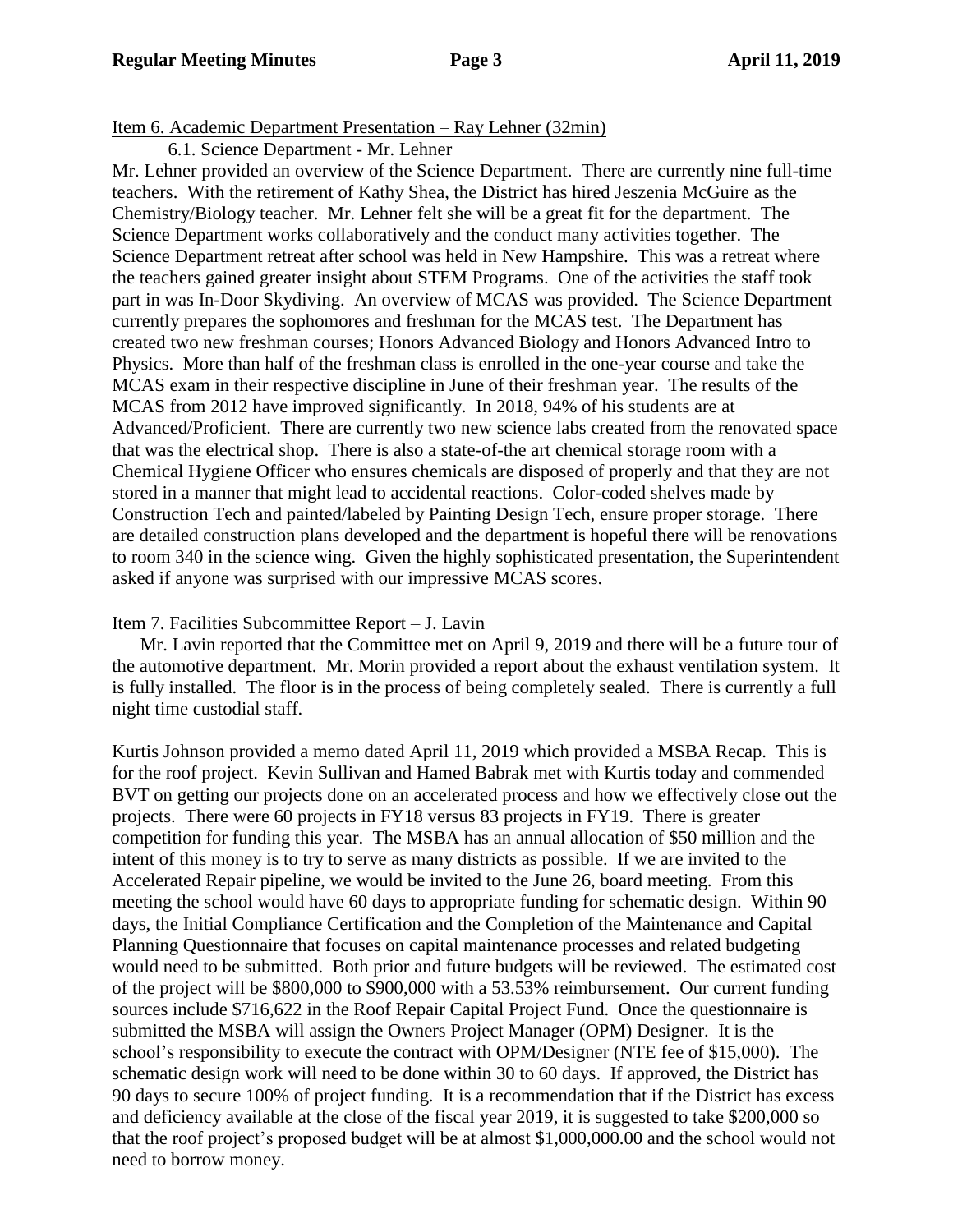Dr. Fitzpatrick commended the work in shaping the detailed FY20 budget. The process of promoting budget has commenced fully. We have avoided taking on debt by self-funding various project and working closely with the Department of Revenue. We are creating consistent strategies for replenishing funds which allows these projects to be completed.

# Item 8. Assistant Supt. For Finance Operations – K. Johnson

The Committee members were provided a Fiscal Year 2019 Grant and External Funding Activity sheet. The amount of grant money being sought is about \$2.2 million. We have experienced significant success in securing highly competitive grants. This takes considerable time and effort to get this done. There are a lot of moving parts when submitting a grant to make sure the grant is integrated meaningfully. The MA Skills Capital Grant for \$487,588 is currently under review. The school is hopeful that it will receive the \$80,000 for the MA Executive Office of Public Safety (Security Enhancements) and the MetroWest Health Foundation (vaping) grant in the amount of \$5,000. Mr. Johnson will be writing another vaping grant in the amount of \$15,000.

Dr. Fitzpatrick commented that the quality of the applications submitted are superior regardless of the awarding. We are working hand-in-hand with local officials in seeking letters of support for various projects. This complements the investment we are asking of the towns in the FY2020 budget.

# 8.1. Line Item Transfers – No Line Item Transfers

# 8.2. Donations Approval – No donations for approval

## Item 9. Budget Report – J. Lavin

## 9.1. Finance Committee Presentations/Meeting – M. Fitzpatrick

a. Douglas 3/12/19 Mr. Lavin reported that the meeting went very well and there were a few questions. They do support the school. One member wanted to see where BVT students were attending regarding colleges. Dr. Fitzpatrick followed-up with this request. The school received a nice letter back from the Chairman of the Finance Committee member thanking us for providing the information.

b. Millbury 3/18/19 Mr. Hanratty reported that things went extremely well. The Town Manager was happy that the number requested was in-line with the per student assessment request of last year. The Annual Town meeting in Millbury is the same night as in Northbridge. Anthony Steele will attend Millbury and Dr. Fitzpatrick will attend Northbridge.

c. Grafton 3/20/19 Dr. Fitzpatrick noted that he and Anthony Yitts attended the meeting in Grafton. It was well received by the Finance Committee. Mr. Yitts provided a presentation at the Board of Selectmen meeting. Grafton was one of the Towns that did not allow our students to give presentations to potential applicants. The Grafton students were only allowed to tour our campus on Halloween which was a half day for the Grafton students. We hope the students in Grafton will be afforded the same opportunity to visit as the other schools in surrounding districts.

d. Northbridge 3/20/19 Dr. Fitzpatrick explained that both he and Mr. Koopman presented in Northbridge. The Town Manager communicated that he could not be present, but we have communicated with him throughout the budget process. He was recruited to be a presenter in the negotiation team for health insurance. The Health insurance had a 0% increase and he clearly helped with this result. The presentation was well received.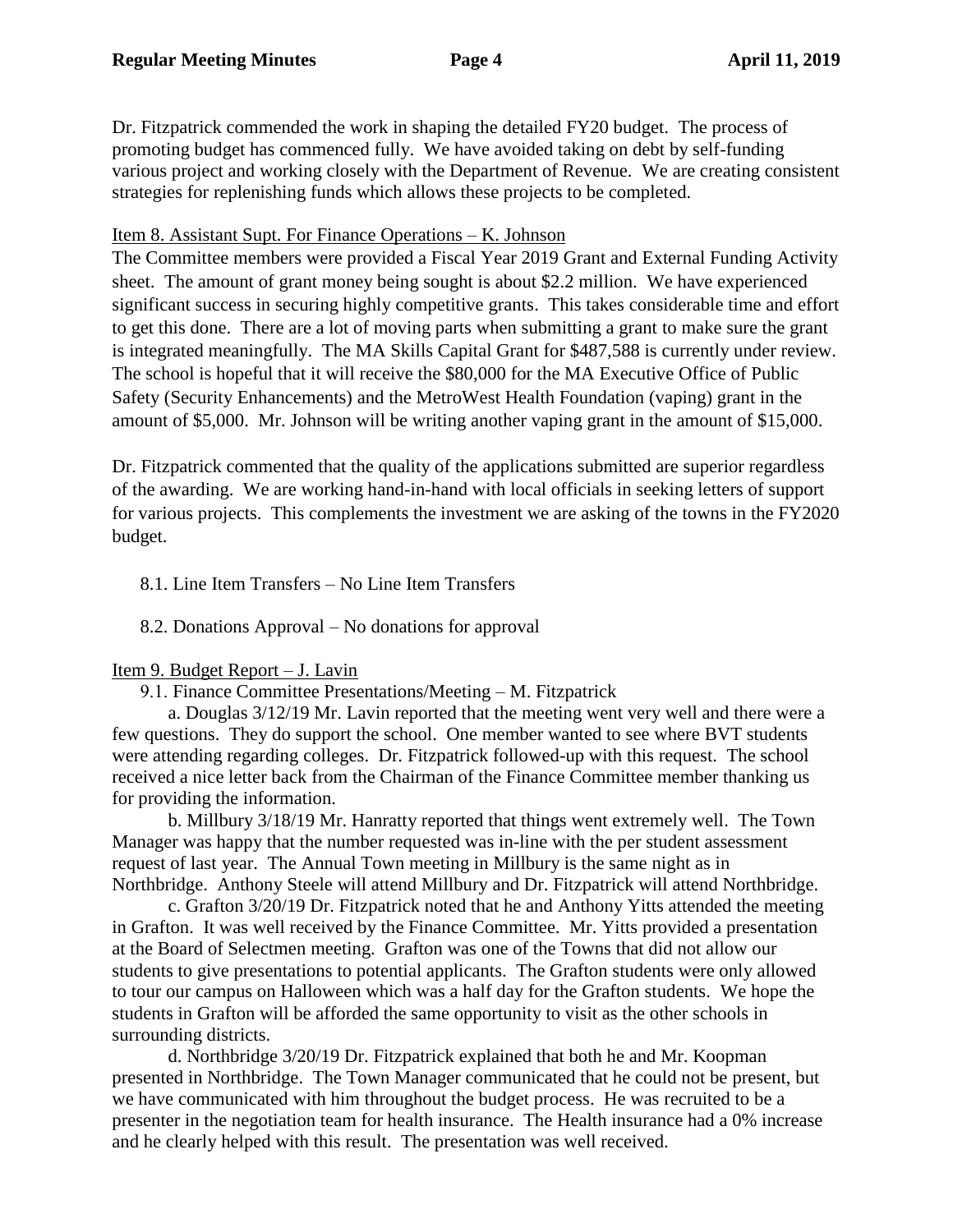e. Blackstone 3/25/19 Dr. Fitzpatrick explained that the Chairman of the Finance Committee in Blackstone is a proud alumnus of BVT. Our presentation was well received. The Finance Committee was pleased with the OPEB contributions the school was making.

f. Mendon 3/27/19 Dr. Fitzpatrick noted that the meeting date in Mendon had several changes but eventually a presentation was made to the Finance Committee. They were complimentary and supportive.

The House of Representatives came out with their budget on April 10, 2019 with an increase of \$30.00 per student which is exactly what we built into the budget.

## Item 10. Superintendent-Director's Report – M. Fitzpatrick

10.1. Dr. Fitzpatrick reported that prior to the meeting, a public meeting was held on the topic of school choice. The School Council formally met on February 26, 2019 and recommended the District not participate in school choice.

On a motion by Mr. Hanratty, seconded by Mrs. Mitchell, it was voted to not adopt a School Choice policy for the 2019-2020 school year at Blackstone Valley Vocational Regional School District.

10.2. Dr. Fitzpatrick said the 25<sup>th</sup> Annual Superintendent's Gourmet Dinner was a success. The theme was "Greece."

10.3. Dr. Fitzpatrick invited the Committee members to consider a \$35 to \$50 contribution to the School Committee Scholarship. Several members stepped forward in support of our students.

10.4. Kairos Conference – The Commissioner of Education and his staff coordinated the Kairos Conference with 400 participants. It was a great network of people present with a focus upon student learning.

10.5. Dr. Fitzpatrick shared a financial donation to the District:

a. Homefield Credit Union donated \$3,500 for student transportation van support.

10.6. Visitors:

a. State Representative Michael J. Soter visited and had a tour of the school. We look forward to working with him.

10.7. MCAS Infrastructure Readiness – Dr. Fitzpatrick received notification that, like other school systems, we were obligated to have staff receive training for MCAS. After providing documentation to the State, BVT has exceeded the State requirements for training.

10.8. SkillsUSA Accomplishments – Dr. Fitzpatrick reported that the students won 95 different medals for technical skills at the regional level. State competitions will be held April  $26<sup>th</sup>$ .

10.9. Winter Sports Update and Football Awards Ceremony. There was a great presentation of the rings which were made possible via outside funding. A date to attend the State house is set for April 23rd.